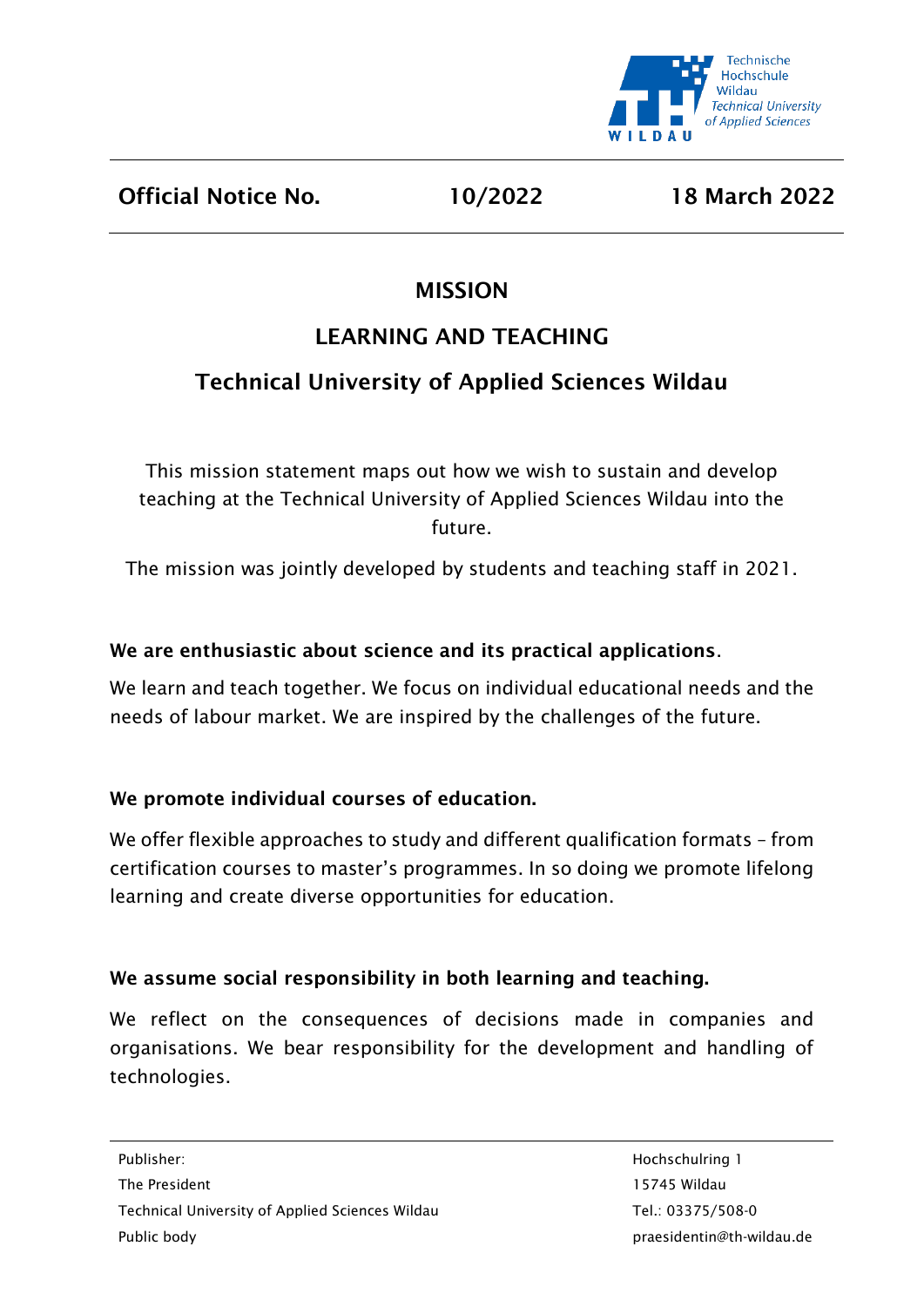#### We learn and teach sustainability.

We contribute to necessary social transformation. We develop concepts and technologies for the responsible use of resources and a fair coexistence.

#### Our teaching is interdisciplinary.

We network content, processes, and disciplines in order to manage practical tasks. We bring together people with different perspectives and skills. We cooperate with a wide range of companies and organisations.

#### Our teaching is skills-oriented.

We teach and develop skills for empowered action. This includes professional and methodological as well as personal and social skills.

#### Our teaching is research-oriented.

We incorporate current research findings into our academic training. This enables students to participate in applied research projects.

### Our teaching is networked both regionally and internationally.

We promote international mobility and cooperation in learning and teaching. We are part of a dynamic immigration society and support social cohesion.

### Our teaching is diversity-sensitive.

We stand for equal opportunities, anti-discrimination, and accessibility in teaching. This applies in particular to gender, age, skin colour, origin, faith, sexual identity, and disabilities.

#### We create a positive learning environment.

We learn and teach both on campus and in digital spaces. We create attractive and flexible learning and meeting places for both individuals and groups. We